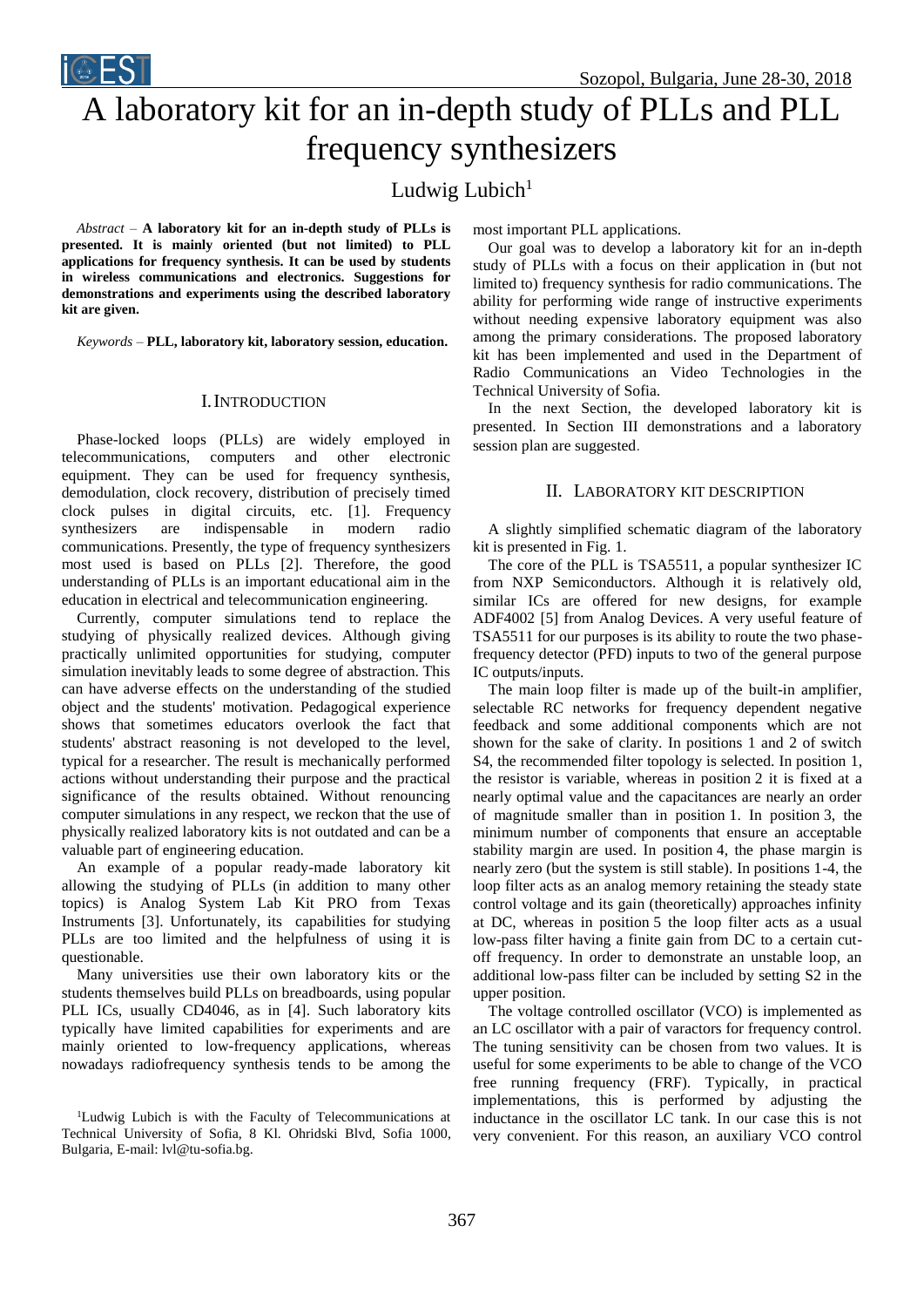

Fig. 1. Simplified schematic diagram of the laboratory kit

input is provided. It allows to change the VCO FRF in a relatively wide range. In addition, it allows to modulate the VCO FRF by an laboratory LF generator. This is useful for two purposes: (1) To examine the ability for frequency modulation of the synthesized oscillation and (2) To examine the ability of the PLL to suppress the VCO phase noise components at different offset frequencies. It is known that phase noise measurement is a rather complicated task for the students, which requires special theoretical training and/or expensive equipment [\[6\],](#page-3-6) [\[7\].](#page-3-5) In our case, an intentional sinusoidal modulation of the VCO FRF (and the corresponding phase modulation) can imitate the phase noise components at particular frequency offsets. Since the modulation index can be set at a sufficiently high value, no sensitive equipment or advanced techniques are needed for the measurement. Naturally, the modulation index should not be too large to maintain the linearity.

In order to demonstrate the benefits of using PFDs in PLLs, an auxiliary path is implemented, in which a plain phase detector (PD) is employed. When S1 is in the upper position the PLL uses this path.

The control unit has the following functions: To enable the setting the frequency division ratio *N1* of the programmable counter; to enable the selecting of the charge pump current (TSA5511 offers 50  $\mu$ A and 220  $\mu$ A); to enable the setting of a second division ratio *N2* and automatically alternate the programmable counter division ratio between *N1* and *N2* in a periodic manner. The last capability of the control unit is useful when the transient behavior of the PLL is examined. In this case, the control voltage is observed by Oscilloscope 2. The periodic repetition of the transients makes it possible to see almost immediately the results caused by the changes in

the loop filter and also enables the use of oscilloscopes without a storage capability.

# III. SUGGESTED LABORATORY SESSION PLAN AND DEMONSTRATIONS

#### *A. Steady state of the PLL*

First, the students are asked to compose an equation based on the laboratory kit diagram, in which the synthesized frequency is unknown, and to solve it in order to obtain the relationship between the division ratio *N* and the synthesized frequency. Based on the result they should also determine the frequency step of the synthesizer.

Next, the laboratory kit is powered up with the switches in the positions depicted in Fig. 1. The control unit automatically sets the default frequency division ratio *N1*=2000. Then the students are asked to check whether the frequency counter readout agrees with the theoretical prediction.

Further on, the students are asked to look at Oscilloscope 1 and to say if the frequencies of the phase detector inputs are really equal to each other and if it is possible to detect a very small frequency difference (if there is such). Then the teacher can make the following demonstration: He sets S3 in the upper position (so that the automatic frequency control is terminated) and one of the two oscillograms begins to move. After that, he tries to stop it by adjusting the VCO FRF, which fails, making it clear that even the slightest frequency difference can be detected as an oscillogram motion. Then he restores the control loop and the oscillogram freezes. Now it is the proper time to draw the students' attention to the fact that the steady state frequency error in PLLs is zero [\[8\],](#page-3-7) [\[1\].](#page-3-2) This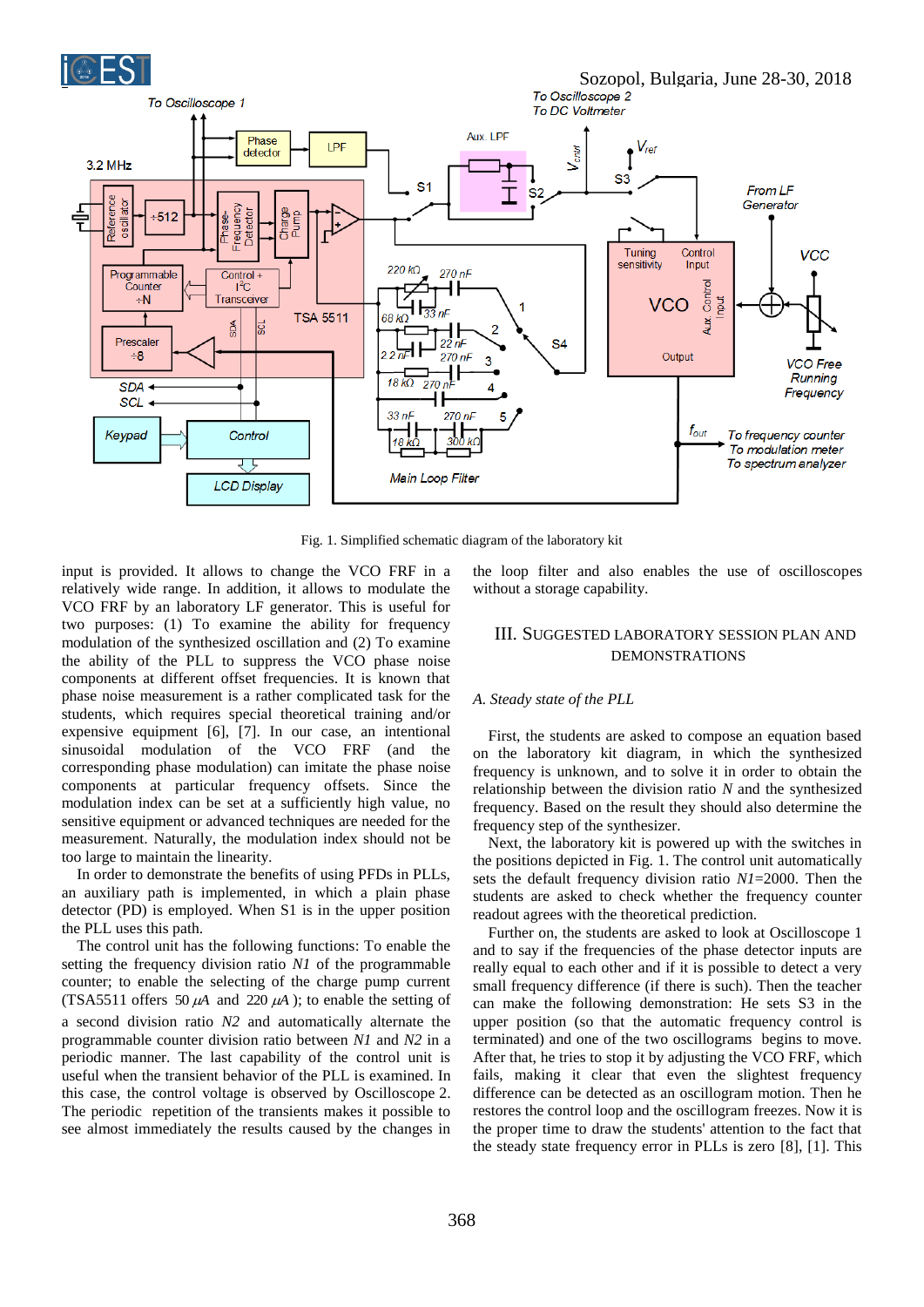

# Sozopol, Bulgaria, June 28-30, 2018



Fig. 2. The proposed kit in use (at the moment of taking the photo, the variable resistor in the loop filter is not adjusted to its optimal value.

is especially necessary if the students are not trained in control system theory. Often, when learning negative feedback systems in Signal and Systems course, telecommunication students do not consider them in an automatic control perspective. Hence, they do not readily recognize that there is a non-zero steady state error in a typical negative feedback control system and are not impressed by the zero steady state error in the PLLs. Then the teacher can explain that the zero steady state frequency error of PLLs, combined with the impeccable maintaining of the intended frequency division ratios of the digital frequency dividers, makes the output frequency strictly related to the reference oscillator frequency.

Then the students examine the dependency of the output frequency and the control voltage on the VCO FRF with a fixed frequency division ratio *N*. The FRF is varied approximately from 70 to 130 MHz. In order to measure the VCO FRF, the switch S3 should be set in the upper position. (For the purpose of this laboratory session, "VCO FRF" should be understood as the VCO frequency when the control voltage is equal to a fixed reference value.) The relationships are graphically presented. The students are asked to designate on the graphs the VCO FRF range, corresponding to the inlock condition and to explain briefly the behavior of the PLL system.

The next task is to determine the synthesized frequency range of the synthesizer, provided that the VCO FRF by design is 100 MHz for example, which under normal operating conditions can change within a certain range, e. g.  $\pm$ 1 MHz. Based on the findings in the previous task, the students should be able to deduce what the worst conditions for the synthesis of the minimum and maximum frequencies are. Then, after setting the corresponding VCO FRFs they should pick out experimentally the minimum and maximum *N* values, for which the in-lock condition is still maintained. For the minimum and maximum synthesized frequencies, the corresponding control voltages should also be written down in the lab record. Then the students should propose ways for modifying (widening/narrowing and translation up/down) the synthesized frequency range of a PLL synthesizer.

Finally, the students should find the synthesized frequency errors for a few frequency division ratios and identify the cause for these errors. It is now the appropriate time to remember that PLLs themselves have zero steady state frequency error, that the digital frequency dividers strictly maintain the intended division ratios and that the output

frequency is strictly related to the reference frequency. Based on these considerations, the students are expected to conclude that the error is caused by the reference frequency inaccuracy.

**Steady state phase errors.** Although in the context of frequency synthesis, the phase error has little significance, it can be important for other PLL applications. The students can change the frequency division ratio *N* and the VCO FRF and observe the steady state phase error for the five S4 positions on Oscilloscope 1. They can see that the phase error is also zero (besides the zero frequency error) for positions 1-4 [\[1\].](#page-3-2) For position 5, there is a nonzero phase error which changes depending on the VCO FRF and the *N* value.

## *B. Dynamical behavior*

### The **transient behavior** can be examined first.

The teacher should outline the reasons why transient behavior is important, especially if the students are not familiar with the concepts of control theory [\[8\].](#page-3-7) It should be emphasized, among other things, that the look of the transient response is informative about the stability margins of the system [\[1\].](#page-3-2) Then the control unit should be put in the "Transient" mode and a second frequency division ratio *N2* should be set (for example *N2*=2050 if *N1*=2000). This ensures an automatic alternation of the programmable counter division ratio between *N1* and *N2* in a periodic manner. Then the teacher explains the oscillogram on Oscilloscope 2: What part of the oscillogram corresponds to a steady state, in what moment the *N* value is changed, and (approximately) when the corresponding new frequency settles.

Then the students should examine the PLL transient response for the two charge pump currents with S4 in position 1 when the resistor value is changed. They should sketch out the transient responses for the optimum and for one markedly inappropriate value of the resistor for each charge pump current setting and write down their durations. Transient responses for positions 2 and 3 should also be examined for each charge pump current setting. Finally, the obtained transient response durations should be compared and conclusions should be drawn and shortly written in the lab record.

Next, the transient response for position 4 should be observed. It should be sketched and its duration should be measured and written down. At this point the students should be able to explain what the function of the loop filter components in positions 1, 2 and 3 from theoretical and from practical point of view is.

**A stable vs. an unstable loop**. In the next experiment the frequency division ratio is fixed and an additional low-pass filter is included in the loop. It could presumably further reduce the reference spurs in the output oscillation. In reality, the PLL becomes unstable. The students have studied about stability in mathematics, circuit theory and analog electronics. However they are often not aware of the exceptional practical significance of this concept, erroneously thinking that it relates to the consistency of the performance or endurance. Therefore, it is necessary that they observe an unstable system at least once in order to realize that a system is not operational at all if it is not stable. Additionally, it should be explained